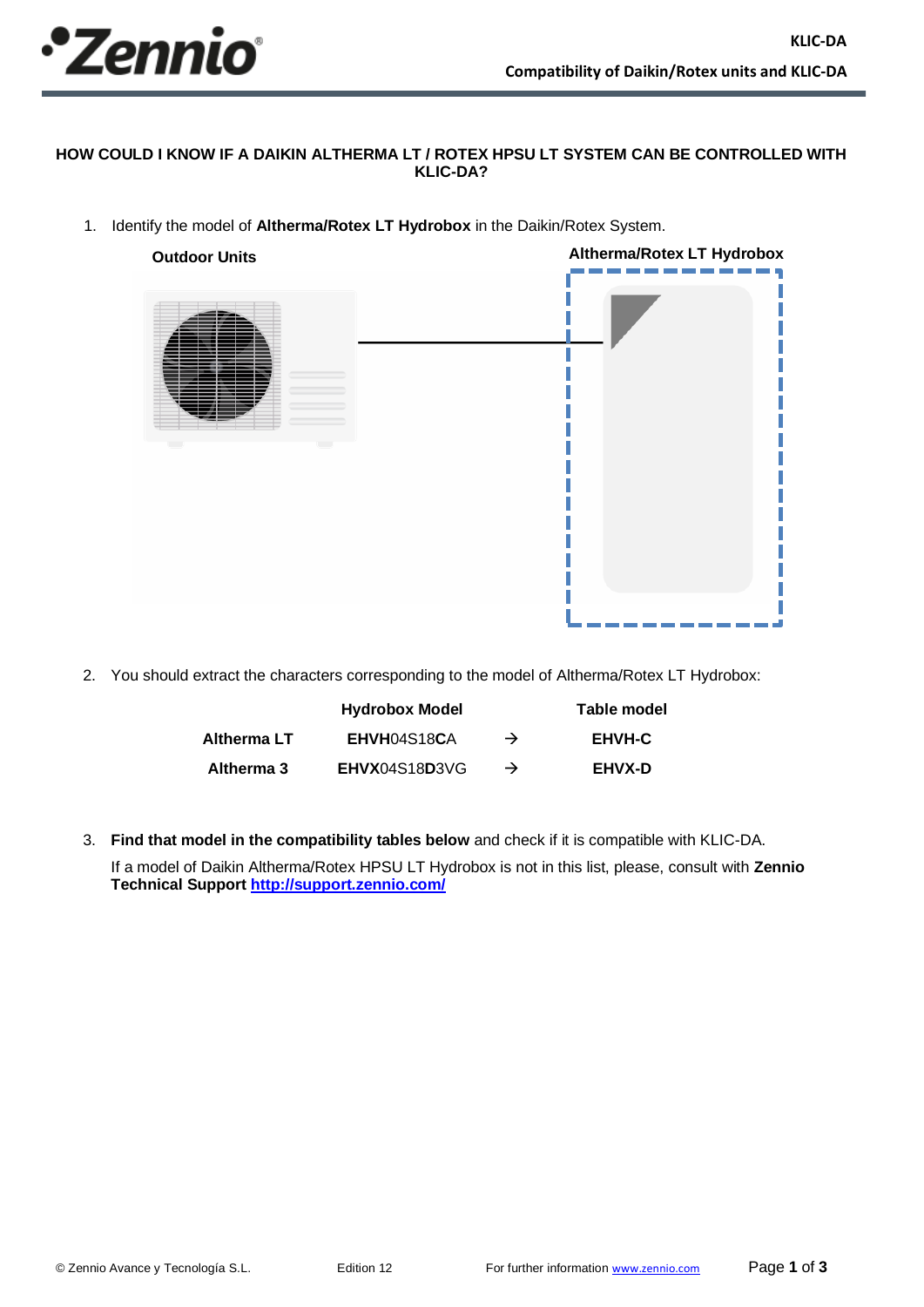

| <b>LINE</b>                                                              | <b>MODEL OF DAIKIN</b><br><b>ALTHERMA LT UNIT</b>        | <b>MODEL OF ROTEX</b><br><b>HPSU LT UNIT</b> |
|--------------------------------------------------------------------------|----------------------------------------------------------|----------------------------------------------|
| Altherma 3 - Integrated - Low<br>Temperature Split - Floor standing unit | EHVH-D<br>EHVH-E<br>EHVX-D<br>EHVX-E<br>EHVZ-D<br>EHVZ-E |                                              |
| Altherma 3 - Wall mounted - Low<br><b>Temperature Split</b>              | EHBH-D<br>EHBH-E<br>EHBX-D<br>EHBX-E                     | RHBX-D                                       |
| Altherma 3 - Hydrosplit - Integrated                                     | EAVX-D<br>EAVH-D<br>EAVZ-D                               |                                              |
| Altherma 3 - Hydrosplit - Wall mounted                                   | EABX-D<br>EABH-D                                         |                                              |
| Altherma 3 - Ground Source Heat Pump                                     | EGSAH-<br>EGSAX-                                         |                                              |
| <b>Altherma 3 Low Temperature Monobloc</b>                               | <b>EBLA</b><br>EDLA-                                     |                                              |
| Low Temperature Split - Wall Mounted<br><b>Unit</b>                      | EHBH-C<br>EHBX-C                                         | RHBH-C<br>RHBX-C                             |
| Low Temperature Split - Floor Standing<br><b>Unit</b>                    | EHVH-C<br>EHVX-C<br>EHVZ-C                               |                                              |
| <b>Altherma Hybrid</b>                                                   | EHYHBH-<br>EHYHBX-<br>CHYHBH-                            |                                              |
| <b>Altherma Ground Source Heat Pump</b>                                  | EGSQH-                                                   |                                              |
| <b>Altherma Low Temperature Monobloc</b>                                 | EBLQ-<br>EDLQ-                                           | RBLQ-<br>RDLQ-                               |

## **COMPATIBILITY OF DAIKIN ALTHERMA / ROTEX HPSU UNITS WITH KLIC-DA**